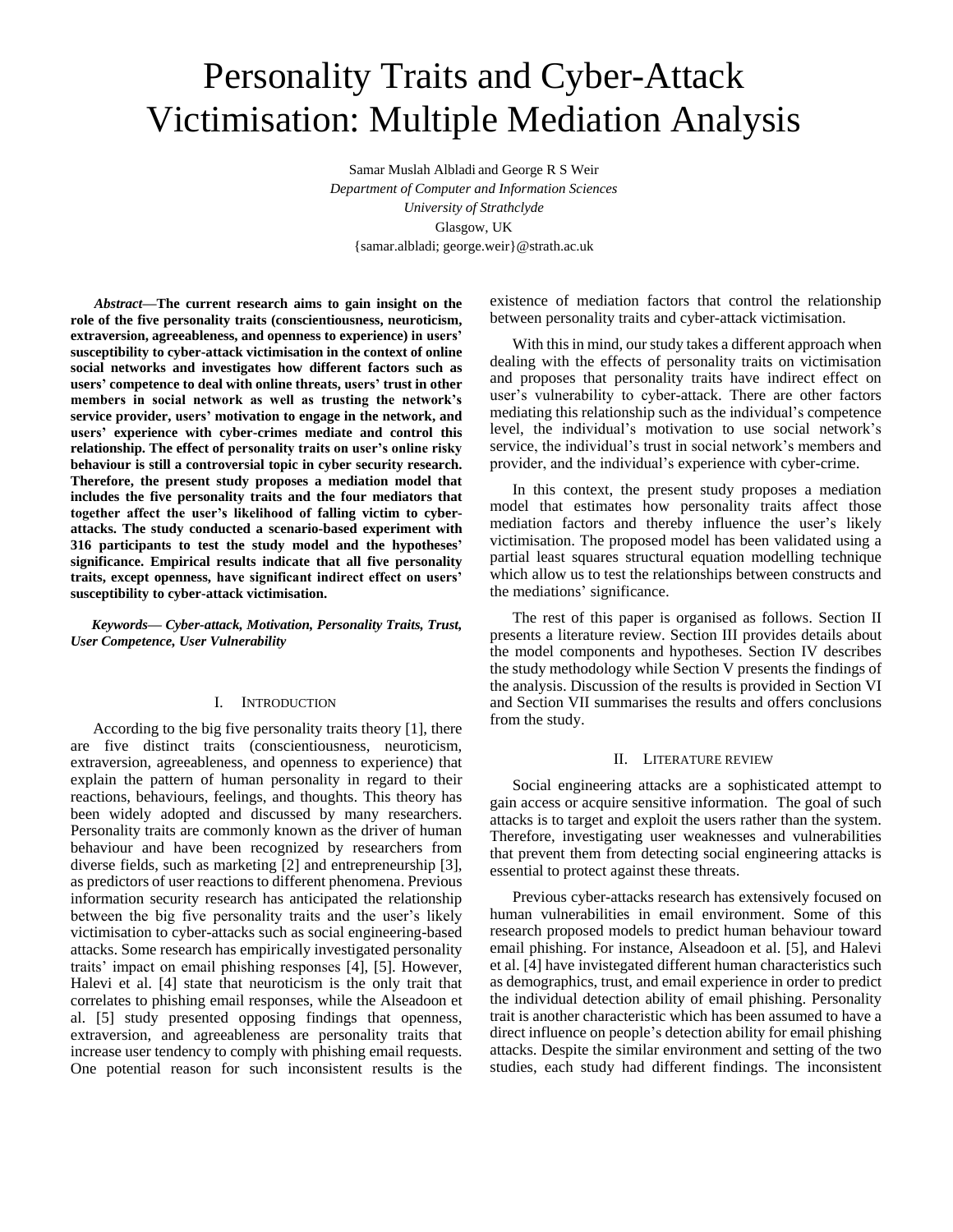results show that there might be other factors controlling this relationship. Personality alone cannot determine human behaviour as there are other important situational-related factors that must be considered in order to predict user reaction [9].

Other research has concentrated on the taxonomy of social engineering attacks and give more details about the type and settings of various attacks which helps to increase awareness of why such attacks are successful. A recent novel social engineering taxonomy has been proposed [6] that classifies social engineering based on the three categories of channel (medium of attack), operator (the attacker), and type (approach of attack). Based on this classification the type of channel can determine the potential type of attacks that occurs on that medium. This means that attacks occurring on social network environments are different than those that usually happen in an email environment. Therefore, previously proposed models for an email environment could be limited if applied to a social network setting which has different challenging and demanding characteristics. This make us also think that even the human characteristics that affect the users' judgment of cyber-attacks in social networks could be different from the factors that are believed to affect people's decision to comply with phishing attacks in an email context.

Limited research has focused on why people are easily tricked by social engineering attacks in the context of social networks. Vishwanath (2016) has investigated the habitual related factors that could affect people's vulnerability to Facebook phishing attacks and found that the desire to increase friendship connections as well as the frequency of network usage have high impact on user behaviour [7]. Saridakis et al (2016) studied perceptual related factors and concluded that people with high risk propensity are more likely to fall victim to cyber-attacks [8]. Furthermore, the earlier study pointed out that engaging in knowledge exchange networks such as 'LinkedIn' is positively related to cyber-attack victimisation when compared to engaging in multi-purpose social network domains such as Facebook. Previous studies have indicated the need to develop a multifaceted model that could predict human vulnerability, particularly in social network environment.

## III. THE MEDIATION MODEL OF CYBER-ATTACK **SUSCEPTIBILITY**

Fig. 1 illustrates our multiple mediation model of the association between the five personality traits and user's susceptibility to cyber-attack in a social network context, via user's competence level, user's trust in social network members and provider, user's motivation to use a social network, and user's past experience with cyber-crime. More detail of the model components and hypotheses will be discussed in the following.



Fig. 1. The study Model

## *A. The study mediators*

The proposed model has four mediators which will be explained in this section and their relation to the target variable will be hypothesised.

User competence in dealing with risky situations in social network setting is an important predictor of the user's response to online threats. Self-efficacy, which is one of the user's competence dimensions [10], has been found to play a critical role in user's safe and preservative behaviour online [11]. People who have confidence in their ability to protect themselves online as well as high security awareness can be perceived as highly competent users when facing cyber-attacks [12]. This study hypothesised that highly competent users are less susceptible to cyber-attack victimisation.

Ha1. User's competence decreases the user's susceptibility to cyber-attack victimisation.

In the context of social networks, trust can be derived from members' trust for each other as well as trusting the network provider. Previous research [5], [13] stressed that the disposition to trust is a predictor of the user's probability of being deceived by cyber-attacks. Therefore, we hypothesised that trusting the social network provider as well as their members may cause higher susceptibility to cyber-attacks.

Ha2. Trust increases the user's susceptibility to cyber-attack victimisation.

User's differing motivation to use social networking sites can explain their attitude online, such as disclosing personal information on social networks [14]. Hedonically motivated users who usually seek enjoyment can be persuaded to click on links that provide new games or apps while socially motivated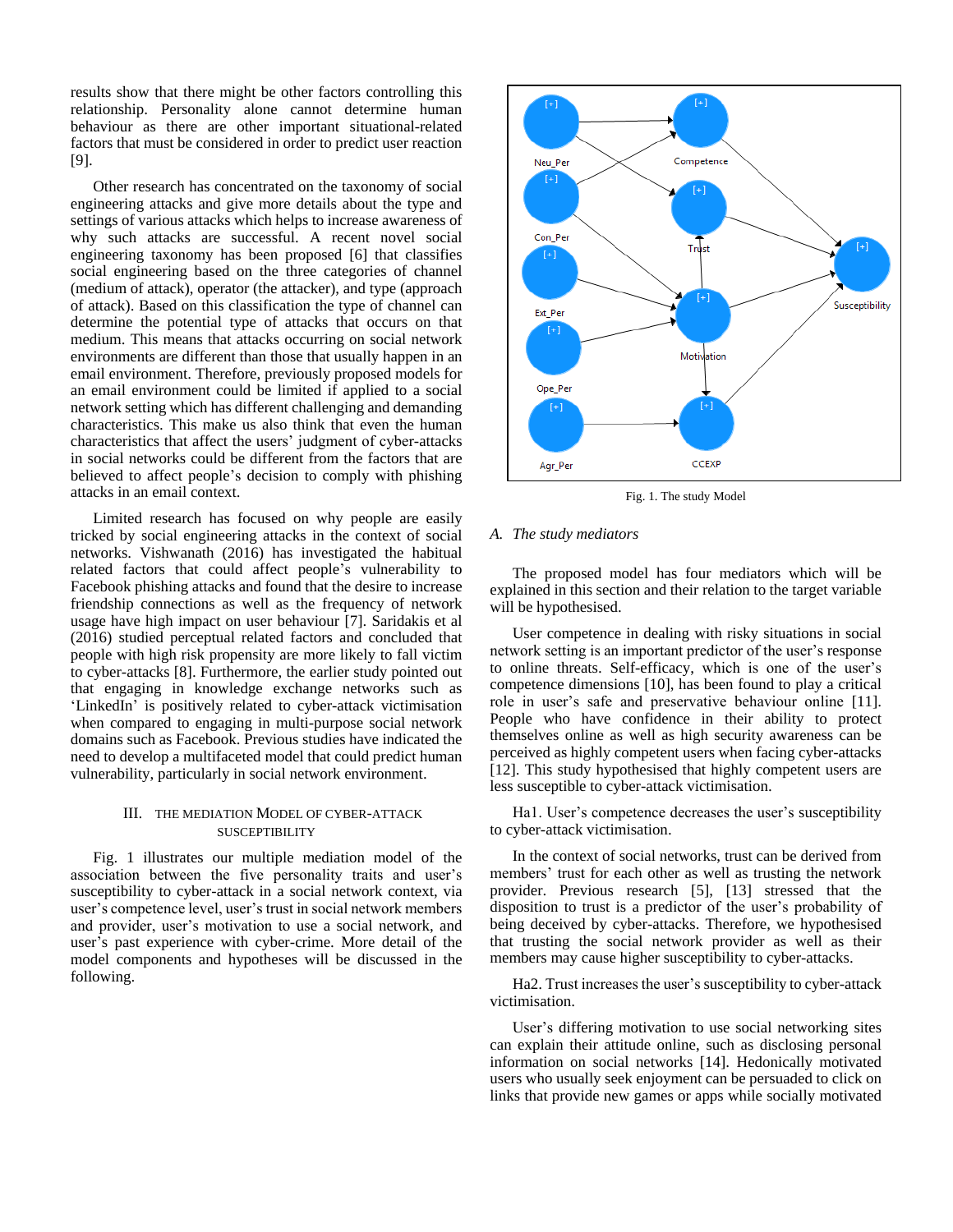users are usually looking to meet new people online and make more connections with strangers. This is considered risky behaviour nowadays. Therefore, motivated users are more vulnerable to cyber-attack victimisation than others.

Ha3. Motivation increasers the user's susceptibility to cyber-attack victimisation.

Past victimisation is observed as highly affecting the person's view of happiness and safety in general [15]. Also, this unpleasant experience is inclined to change behaviour, such as reducing the likelihood of engagement in online-shopping [16] or even increasing antisocial behaviour [17]. Furthermore, losing personal information in past phishing attacks is claimed to raise user awareness and thus prevent them from being phished again, but recent study found this claim to be not significant [18]. People past experience with cyber-crimes can be used as a determinant of their weakness to protect themselves from such attacks. Therefore, this study hypothesised that past experience is a predictor of the user's possibility to being victimised again.

Ha4. Past experience with cyber-crimes increases the user's susceptibility to cyber-attack victimisation.

#### *B. The five Personality traits hypotheses*

The hypotheses development for the indirect effects of the five personality traits on the user's susceptibility to cyber-attack victimisation will be explained as follow.

#### *1) Conscientiousness*

This trait is characterised by high concentration and attention to detail. People with this trait are usually organised and known for their self-control. A previous study [19] reveals a positive relationship between conscientiousness and selfefficacy. Users with high self-efficacy are likely to take control and protect their personal information online [11]. Therefore, our study hypothesised a positive relation between this trait and user competence. People who exhibit conscientiousness have ability to control their desire and manifest low motivation to engage in social networks - as revealed by a recent study [20]. The indirect effect of this trait on susceptibility to cyber-attacks is mediated by the user's competence and motivation and is hypothesised to be negative.

Hb1. Conscientiousness has a negative indirect effect on susceptibility to cyber-attack victimisation that is mediated by competence and motivation.

#### *2) Neuroticism*

People with this trait are usually anxious and worry about every step they take [21]. High levels of stress and anxiety usually lead to a decrease in risk-taking behaviour [22]. Neuroticism is also found to increase correct judgment over whether information should be trusted or not and thereby, decreases phishing susceptibility [23]. Consequently, our study hypothesised that this trait has a negative relation to trust and therefore, is negatively related to susceptibility to cyberattacks. However, this trait is also assumed to be negatively related to user's competence, since dealing with stressful situations is a weakness of neurotic characters.

Hb2. Neuroticism has a negative indirect effect on susceptibility to cyber-attack victimisation that is mediated by trust and competence.

#### *3) Extraversion*

People with this trait are usually seen as sociable and attention-seekers. A recent study revealed that people with high extraversion tend to have high motivation to engage in social networks [20]. Extraversion is also found to positively impact the user's willingness to comply with phishing requests [5]. Therefore, it has been predicted that this characteristic will have a positive effect on susceptibility to cyber-attacks and this effect is mediated by the individual's motivation to engage in social networks.

Hb3. Extraversion has a positive indirect effect on susceptibility to cyber-attack victimisation that is mediated by motivation.

## *4) Agreeableness*

People with this trait usually have a disposition to trust others as they are normally kind and like to help. In the context of social networks, agreeable people have a high propensity to self-disclosure [24] which is believed to be risky behaviour leading to possible security and privacy exploitation [25]. Moreover, previous research [26] argued that this aspect of personality is the most strongly related to phishing email victimisation. Therefore, our study predicts a positive relation between this trait and past experience with cyber-crime and also an indirect effect between this trait and victimisation.

Hb4. Agreeableness has a positive indirect effect on susceptibility to cyber-attack victimisation that is mediated by past experience with cyber-crime.

#### *5) Openness to experience*

People with this trait have the imagination and the fantasy to explore new experiences. Openness to new experience is positively correlated with risky decisions [22]. A previous study [20] posits that openness to experience is positively related to user's positive attitude toward social networking sites. Therefore, it has been assumed that since their motivation to engage in social networks is high, their susceptibility to cyber-attacks is likely to be high as well.

Hb5. Openness has a positive indirect effect on susceptibility to cyber-attack victimisation that is mediated by motivation.

#### IV. METHODOLOGY

A scenario-based experiment has been conducted as this method is well suited to cyber-attack studies due to the ethical concerns associated with conducting real attacks. Adopting a scenario-based approach is the closest way to approximate real attacks as users can imagine themselves facing the scenarios in their real accounts and respond accordingly. An invitation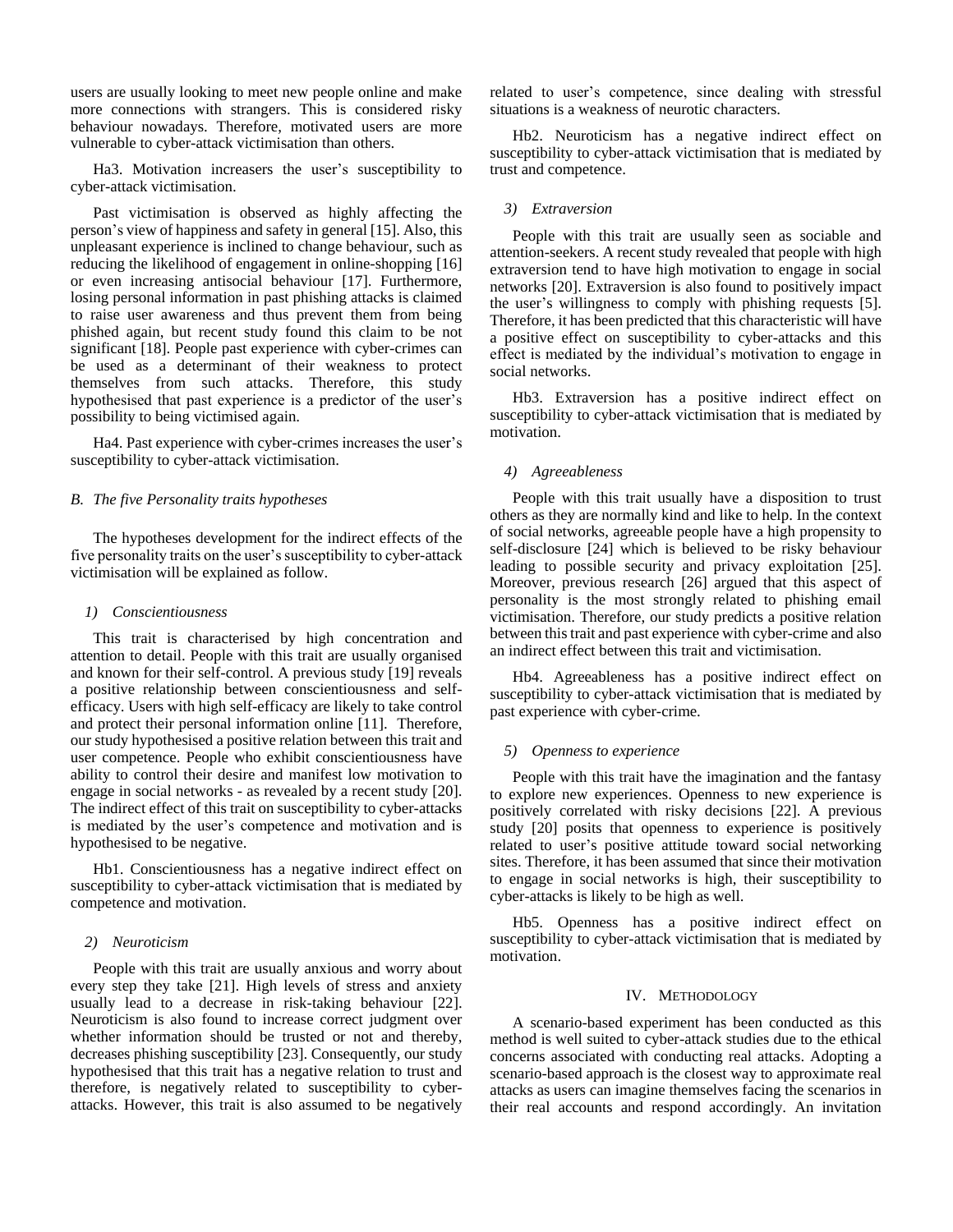email with the link of the online-based questionnaire was sent to a number of faculty staff in two Saudi universities asking them to disseminate the email among their students and staff. As a result, 316 participants have completed the study. This included both genders, a range of ages between 18 and 55, and different levels of education. The online-based questionnaire includes the measurement scales for the study constructs as well as four pictures of social network (Facebook) posts that present different types of attacks, such as click-jacking and phishing.

The four Facebook posts that have been designed to measure user's susceptibility to cyber-attacks include the social engineering requests. These requests have been chosen carefully based on the most common and spreading social engineering attacks in social networks [27] such as phishing attack that requests sensitive information (Attack 1), clickjacking with executable file (Attack 2), malware attack (Attack 3), and phishing scam that impersonates a legitimate organization (Attack 4). Participants have been presented with the cyber-attack posts and asked to express their behaviour toward these requests if they encountered them in their real account by rating a number of statements such as "I would click on this link", or "I would register my name and email to win" using a 5 point Likert scale (from strongly disagree to strongly agree).

The measurement scales used in the study are mostly adopted from previous literature, such as personality test [28], motivation [29], trust [30], [31], past experience [16], and competence [10]. Due to its suitability with developing theories and prediction models [32], a partial least squares (PLS) path modelling approach is used to estimate the model relationships. SmartPLS 3 software package [33] has been used to analyse the study model.

## V. RESULTS

Before examining the mediation effects, we must first see if the mediators have significant effect on user's susceptibility to cyber-attacks victimisation. Table 1 provides the results of the significance test of the mediators on the target variable. T statistics from a bootstrap procedure are presented along with the relationships' paths which indicate a significant path if the t value is greater than the threshold of 1.96. All the mediators positively and significantly influence the user's susceptibility except competence, which has a significant negative effect ( $\beta$ = -0.148). Furthermore, trust has the highest influence on the user's likelihood of falling victim ( $t=6.344$ ,  $p<0.01$ ), followed by the usage motivation  $(t=4.401, p<0.01)$ , and past victimisation ( $t=4.340$ ,  $p<0.01$ ) while user competence has the lowest effect (t=2.757, p<0.01).

TABLE 1. BOOTSTRAPPING TOTAL EFFECT OF MEDIATORS ON USER'S SUSCEPTIBILITY

| Н               | <b>Relationship</b>   |          | SE    |       | р     | <b>Decision</b> |
|-----------------|-----------------------|----------|-------|-------|-------|-----------------|
| Ha1             | $Comp$ $>$ Suscept    | $-0.148$ | 0.054 | 2.757 | 0.006 | Supported       |
| Ha <sub>2</sub> | $Trust$ $\gt$ Suscept | 0.361    | 0.057 | 6.344 | 0.000 | Supported       |
| Ha <sub>3</sub> | $Mot$ -> Suscept      | 0.206    | 0.047 | 4.401 | 0.000 | Supported       |
| Ha4             | $CCEXP$ -> Suscept    | 0.261    | 0.060 | 4.340 | 0.000 | Supported       |

Table 2 summarises the bootstrapping analysis of the total indirect effect for all the personality traits on the user's susceptibility to cyber-attacks. Openness is the only trait that appeared to have no effect on the user's vulnerability  $(t=0.989)$ as the confidence interval for this relation includes zero. Openness mediation path will not be examined in the next table as one of the mediation conditions has not been met, i.e., the total effect between IV and DV must be significant. We also found that agreeableness has a significant negative effect on users' susceptibility to cyber-attacks; a conclusion that is contrary to our hypothesis. Extraversion is the personality trait that has the strongest significant effect on user's susceptibility<br>to cyber-attack  $(t=3.223, p<0.01)$  followed by to cyber-attack  $(t=3.223, p<0.01)$  followed by conscientiousness ( $t=3.163$ ,  $p<0.01$ ).

| TABLE 2. BOOTSTRAPPING TOTAL INDIRECT EFFECTS OF PERSONALITY |
|--------------------------------------------------------------|
| TRAITS ON USER'S SUSCEPTIBILITY                              |

| H                | <b>Relationship</b>            | β        | t     | 95% Confidence<br>interval | <b>Decision</b> |             |
|------------------|--------------------------------|----------|-------|----------------------------|-----------------|-------------|
|                  |                                |          |       | 2.5%                       | 97.5%           |             |
| Hb1              | Con $per$ -> Suscept           | $-0.059$ | 3.163 | $-0.103$                   | $-0.028$        | Supported** |
| H <sub>b</sub> 2 | Neu $per$ -> Suscept           | $-0.051$ | 2.021 | $-0.104$                   | $-0.004$        | Supported*  |
| H <sub>b</sub> 3 | Ext $per$ -> Suscept           | 0.055    | 3.223 | 0.026                      | 0.093           | Supported** |
| H <sub>b</sub> 4 | Agr $Per$ -> Suscept           | $-0.040$ | 2.333 | $-0.083$                   | $-0.013$        | Supported*  |
| Hb5<br>$-1$      | $Ope\_per \rightarrow Suscept$ | 0.012    | 0.989 | $-0.010$                   | 0.040           | Rejected    |

Significant at \*\* P = < 0.01, \* P < 0.05

The PLS bootstrapping results in Table 2 show the total indirect effect for the independent variables (personality traits) on the dependent variable (susceptibility to cyber-attack) including all mediators' effect in the model. Yet, in order to determine each mediator effect alone on a specific relationship, the recommendations of Hair et al. (2017) [34] have been followed to calculate specific indirect effects and the mediation type has been identified according to the typology of mediations that has been proposed by Zhao et al. (2010) [35].

Table 3 shows the result of the specific mediation path of every mediator between the personality traits and user's susceptibility to cyber-attack victimisation. Some mediators are found to have no mediation effect when treating them as the only mediator between a specific relationship such as motivation either between extraversion or conscientiousness and the user's susceptibility to cyber-attack. Yet, motivation jointly with trust has significant serial mediation effects on the earlier relationships, as supported by the 95% confidence interval. All other mediations paths have indirect only mediation effects between the personality traits and the target variable. Competence is the strongest mediator between conscientiousness and cyber-attack susceptibility (t=2.157, p<0.05). While, trust plays a significant mediation role on the relationship between neuroticism and cyber-attack victimisation, with  $t=3.551$ ;  $p=0.00$ . Past experience is the only mediation between agreeableness and susceptibility to victimisation which proved to be significant, with t=2.386.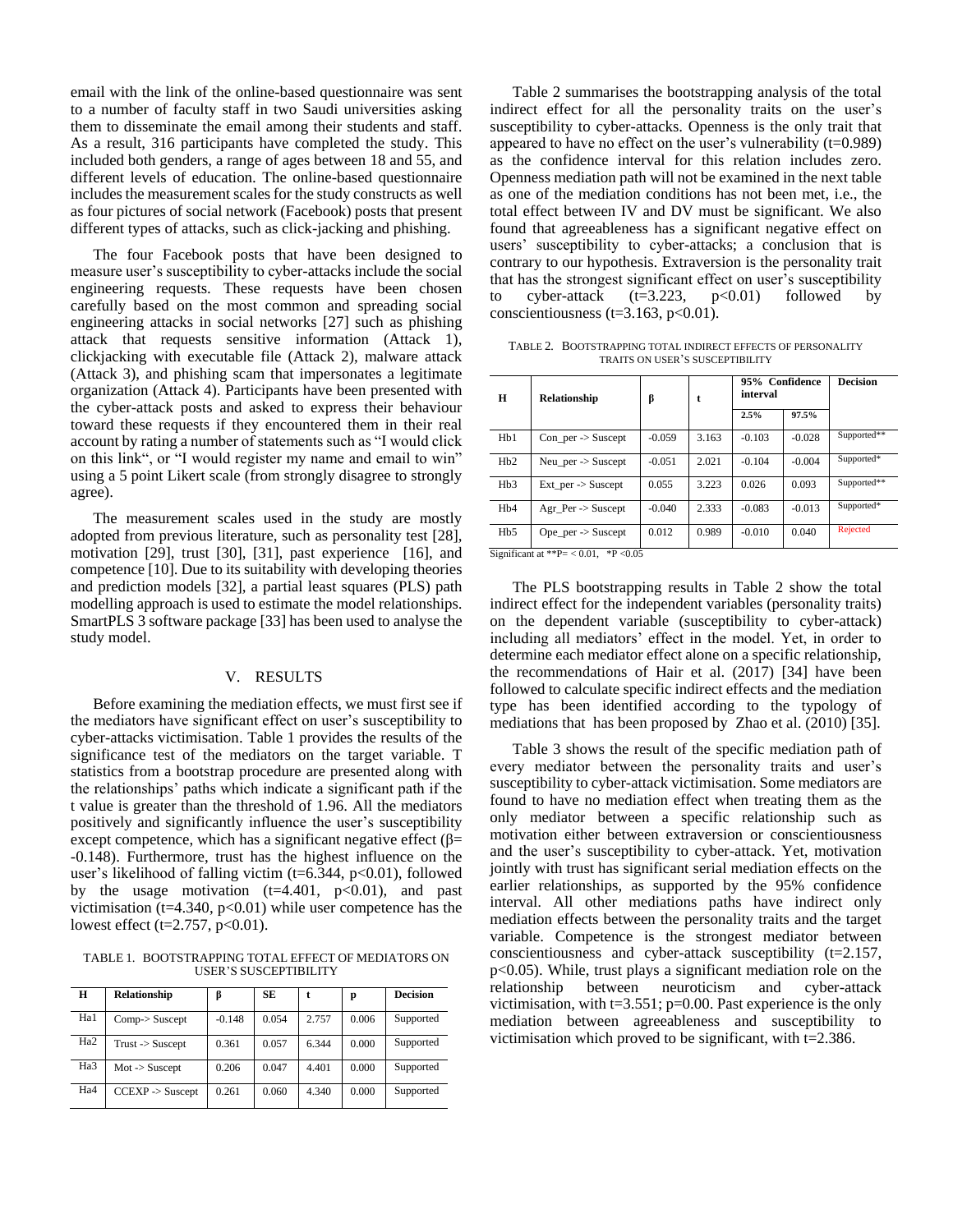| Relationship                                   | β        | SE    | t     | p     | 95% CI             | <b>Mediation</b><br><b>Type</b> |
|------------------------------------------------|----------|-------|-------|-------|--------------------|---------------------------------|
| Suscept<br>$Con\_per$ -><br>via Comp           | $-0.033$ | 0.015 | 2.157 | 0.031 | $[-0.062, -0.003]$ | indirect<br>only                |
| $Con\_per$ -> Suscept<br>via Mot               | $-0.005$ | 0.007 | 0.737 | 0.461 | $[-0.020, 0.009]$  | no effect                       |
| Suscept<br>Neu per $\rightarrow$<br>via Comp   | 0.029    | 0.013 | 2.198 | 0.028 | [0.003, 0.054]     | indirect<br>only                |
| Neu per $\rightarrow$ Suscept<br>via Trust     | $-0.080$ | 0.023 | 3.551 | 0.000 | $[-0.124, -0.036]$ | indirect<br>only                |
| Agr Per $\rightarrow$<br>Suscept<br>via CCEXP  | $-0.040$ | 0.017 | 2.386 | 0.017 | $[-0.072, -0.007]$ | indirect<br>only                |
| Suscept<br>$Ext\_per$ -><br>via Mot            | 0.011    | 0.013 | 0.847 | 0.398 | $[-0.015, 0.038]$  | no effect                       |
| Ext per $\rightarrow$ Suscept<br>via Mot+Trust | 0.030    | 0.009 | 3.261 | 0.001 | [0.012, 0.048]     | serial<br>mediation             |
| $Con\_per$ -> Suscept<br>via Mot+Trust         | $-0.014$ | 0.007 | 2.083 | 0.038 | $[-0.028, -0.001]$ | serial<br>mediation             |

#### TABLE 3. MULTIPLE MEDIATION TEST

## VI. DISCUSSION

Conscientiousness in personality is always associated with self-control as well as high concentration, which make users with this personality trait keen to protect themselves from potential online threats. We found that this trait is strongly and negatively related to social network's threat victimisation. The result accords with previous findings [36], that low impulsive people are better and more effective in dealing with phishing emails. Conscientiousness in personality is also associated with high information security awareness [37], rules commitment [38] and willingness to use security software [39], which also supports our findings that people with this personality trait are normally less susceptible to cyber-crimes.

People with neuroticism in their personality usually have difficulty in dealing with stressful situations which make them less able to protect themselves from online threats. Halevi et al's study [4] supports this finding as it found that neurotic women are more vulnerable to phishing. Yet, highly neurotic people tend to be over concerned about everything which makes them less trusting. We found that the relationship between neuroticism and trust  $(t = -4.464)$  is stronger than the relationship between neuroticism and competence  $(t = -3.228)$ , which supports the final result that even if people with neuroticism in their personality might be not competent enough, their lack of trust on other people makes them less vulnerable to social network threats.

The tendency to extraversion is the personality characteristic that makes users most vulnerable to cyber-attack victimisation on social networking sites such as Facebook. The result of the present study revealed that this personality trait is the only one positively associated with cyber-attack victimisation. This finding agrees with a previous study [5] that high level of extraversion increases people's tendency to obey and respond to email phishing requests. Yet, this result contradicts another empirical study [36] that indicated that people with extraversion personality are highly effective in dealing with phishing emails. However, it is important to note that the earlier study has some sample limitation, N=59.

People with a high level of agreeableness are inclined to help others in need and are known to be kind, and cooperative. Therefore, based on previous study results [5], this study hypothesised that individuals with agreeableness as a personality trait are more likely to fall for cyber-attacks. Yet, the result of our study indicated that agreeableness decreases the user's susceptibility to cyber-attacks. This result can be seen as contrary to common sense but interesting, as agreeable people had low past victimisation experience (t=-2.820) and thereby a negative relationship ( $t = -2.333$ ,  $p < 0.05$ ) with cyberattack vulnerability. This result also accords with a previous study [39] that people with agreeableness are more likely to adopt security software than other users. Agreeable users usually follow organizations' rules and show high commitment and integrity in their work place [38]. Furthermore, agreeable individuals showed high information security awareness [37] as well as great efficiency in detecting phishing attack, in a previous study [23]. This might explain our result since agreeable users could be following security and privacy rules in social network and therefore be less vulnerable to cyber-attack victimisation.

Finally, a previous study [5] revealed that people with high openness-to-experience personality are more likely to respond to email phishing. Yet, another study [36] detects the opposite relationship, where the more open the user the better performance they will show in dealing with phishing emails. However, our result showed that openness has no direct or mediated effect on user's susceptibility. A result that also agrees with a previous study [4] that found no relation between openness and email phishing victimisation.

#### VII. CONCLUSION

Personality traits are considered important predictors of human behaviour in information security research. Yet, previous studies that treat them as having direct effects on the dependent variables often conclude with conflict and inconsistant results. The present study found personality traits to be significant predictors of human vulnerability to cyberattacks. Yet, these relations are indirect and mediated by other important factors. The study result demonstrates that users' trust, competence, motivation, and past experience with cybercrimes play an important role in explaining the influence of the five personality traits on susceptibility to cyber-attacks in social networks. Conscientiousness, agreeableness, and neuroticism are found to strongly decrease the user's susceptibility to cyberattacks in social network settings. While extraversion is found to significantly increase the user's likelihood of falling victim to cyber-attacks.

One limitation of this study is that using self-reported personality test may not precisely reflect the individual's real personality, as people sometimes behave differently based on other stimuli. Further efforts are needed in this area, as predicting human behaviour is a complex task. The present study offers a basis for investigating the impact of personality traits as antecedents of other exogenous factors that affect human vulnerability to cyber-attack.